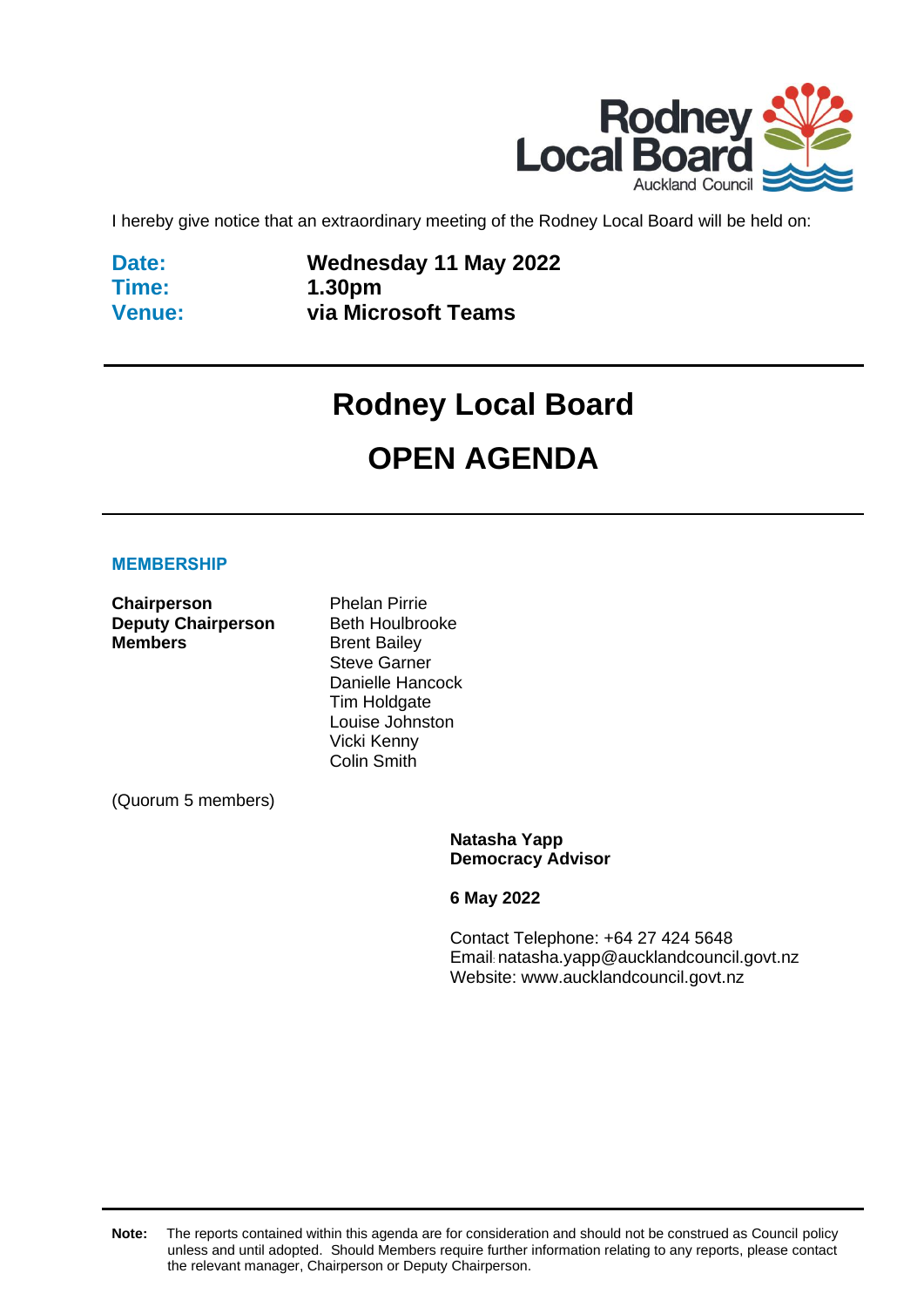| <b>Local Board Member</b> | <b>Organisation</b>                                                        | <b>Position</b>           |  |
|---------------------------|----------------------------------------------------------------------------|---------------------------|--|
| <b>Brent Bailey</b>       | <b>Central Shooters Inc</b>                                                | President                 |  |
|                           | <b>Auckland Shooting Club</b>                                              | Member                    |  |
|                           | Royal NZ Yacht Squadron                                                    | Member                    |  |
| <b>Steven Garner</b>      | Warkworth Tennis and Squash Club                                           | President                 |  |
|                           | Sandspit Yacht Club                                                        | Member                    |  |
|                           | <b>Warkworth Gamefish Club</b>                                             | Member                    |  |
| <b>Louise Johnston</b>    | <b>Blackbridge Environmental Protection</b><br><b>Treasurer</b><br>Society |                           |  |
| <b>Vicki Kenny</b>        | Director/Owner/CEO<br><b>International Working Holidays Ltd</b>            |                           |  |
|                           | <b>Nannies Abroad Ltd</b>                                                  | Director/Owner/CEO        |  |
| <b>Danielle Hancock</b>   | Kaukapakapa Residents and Ratepayers<br>Association                        | Member                    |  |
|                           | Pest Free Kaukapakapa                                                      | Pest Free                 |  |
|                           | <b>New Zealand Biosecurity Services</b>                                    | Coordinator               |  |
|                           | Limited                                                                    | <b>Operations Manager</b> |  |
| <b>Tim Holdgate</b>       | <b>Landowners Contractors Protection</b><br>Association                    | Vice Chairman             |  |
|                           | Agricultural & Pastoral Society -<br>Warkworth                             | Committee member          |  |
| <b>Beth Houlbrooke</b>    | Kawau Boating Club                                                         | <b>Committee Member</b>   |  |
|                           | Springboard Advisory Board                                                 | Member                    |  |
|                           | Matakana Coast Trail Trust                                                 | Contractor                |  |
| <b>Phelan Pirrie</b>      | Muriwai Volunteer Fire Brigade                                             | Officer in Charge         |  |
|                           | <b>Grow West Ltd</b>                                                       | <b>Director</b>           |  |
|                           | North West Country Incorporated                                            | Manager                   |  |
| <b>Colin Smith</b>        |                                                                            |                           |  |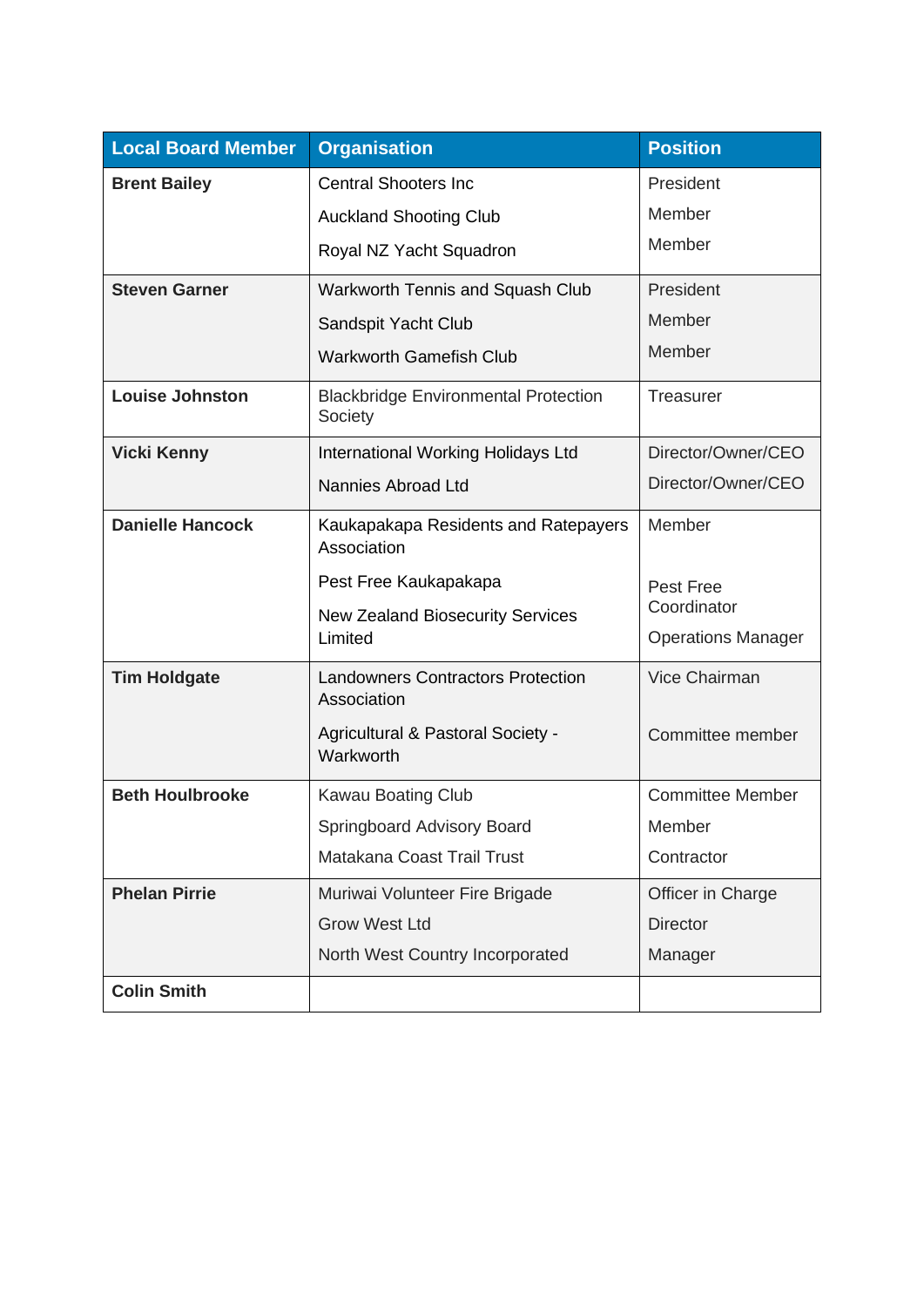

|              | <b>ITEM TABLE OF CONTENTS</b>                                                | <b>PAGE</b>    |
|--------------|------------------------------------------------------------------------------|----------------|
| 1            | Welcome                                                                      | 5              |
| $\mathbf{2}$ | <b>Apologies</b>                                                             | 5              |
| 3            | <b>Declaration of Interest</b>                                               | 5              |
| 4            | <b>Leave of Absence</b>                                                      | 5              |
| 5            | <b>Acknowledgements</b>                                                      | 5              |
| 6            | <b>Petitions</b>                                                             | 5              |
| 7            | <b>Deputations</b>                                                           | 5              |
| 8            | <b>Public Forum</b>                                                          | 5              |
| 9            | <b>Extraordinary Business</b>                                                | 5              |
| 10           | Local board consultation feedback and input into Annual Budget 2022-<br>2023 | $\overline{7}$ |
| 11           | <b>Consideration of Extraordinary Items</b>                                  |                |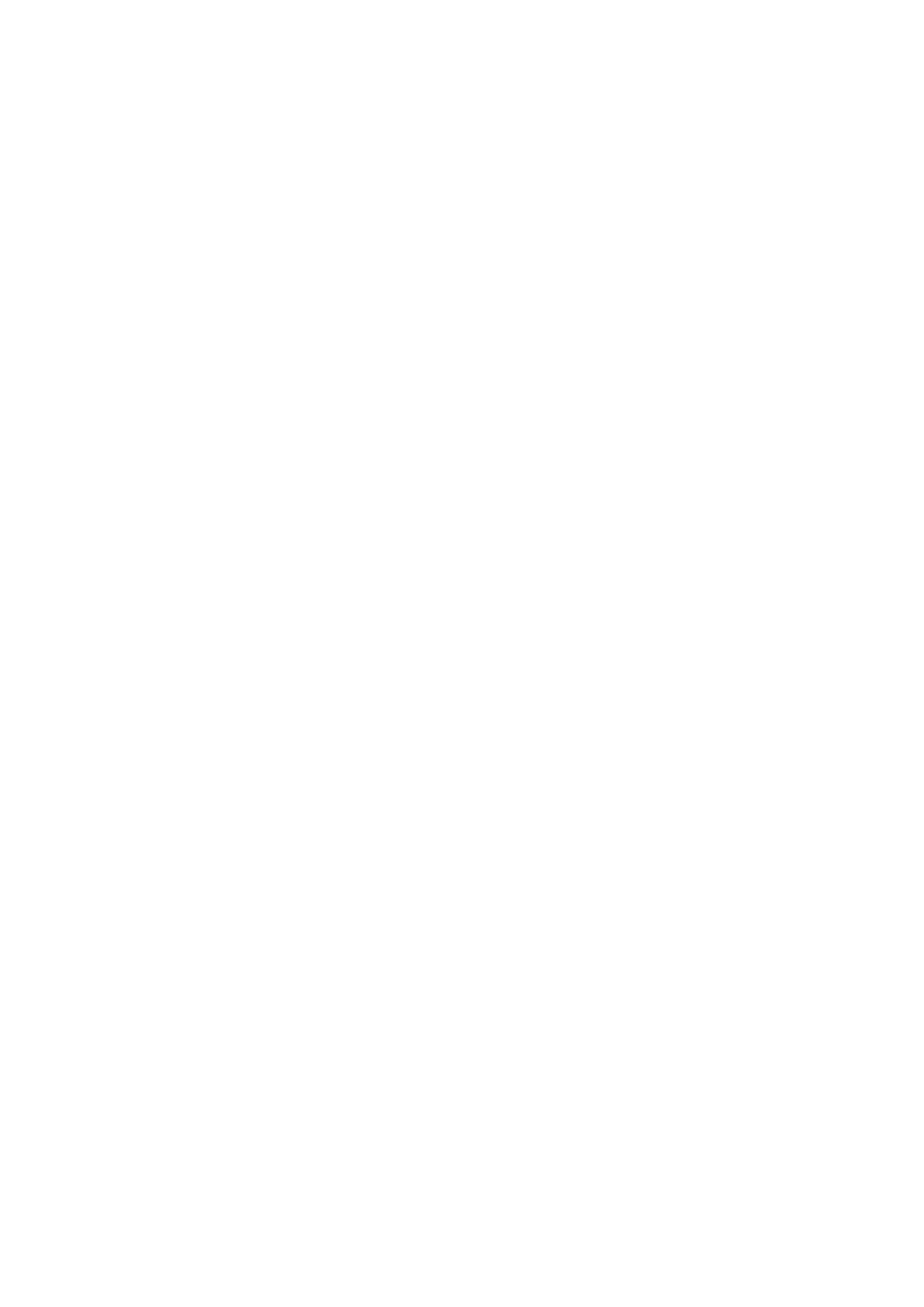

#### <span id="page-4-0"></span>**1 Welcome**

#### <span id="page-4-1"></span>**2 Apologies**

At the close of the agenda no apologies had been received.

#### <span id="page-4-2"></span>**3 Declaration of Interest**

Members are reminded of the need to be vigilant to stand aside from decision making when a conflict arises between their role as a member and any private or other external interest they might have.

#### <span id="page-4-3"></span>**4 Leave of Absence**

At the close of the agenda no requests for leave of absence had been received.

#### <span id="page-4-4"></span>**5 Acknowledgements**

At the close of the agenda no requests for acknowledgements had been received.

#### <span id="page-4-5"></span>**6 Petitions**

At the close of the agenda no requests to present petitions had been received.

#### <span id="page-4-6"></span>**7 Deputations**

Standing Order 7.7 provides for deputations. Those applying for deputations are required to give seven working days notice of subject matter and applications are approved by the Chairperson of the Rodney Local Board. This means that details relating to deputations can be included in the published agenda. Total speaking time per deputation is ten minutes or as resolved by the meeting.

At the close of the agenda no requests for deputations had been received.

#### <span id="page-4-7"></span>**8 Public Forum**

A period of time (approximately 30 minutes) is set aside for members of the public to address the meeting on matters within its delegated authority. A maximum of three minutes per speaker is allowed, following which there may be questions from members.

At the close of the agenda no requests for public forum had been received.

#### <span id="page-4-8"></span>**9 Extraordinary Business**

Section 46A(7) of the Local Government Official Information and Meetings Act 1987 (as amended) states:

"An item that is not on the agenda for a meeting may be dealt with at that meeting if-

- (a) The local authority by resolution so decides; and
- (b) The presiding member explains at the meeting, at a time when it is open to the public,-
	- (i) The reason why the item is not on the agenda; and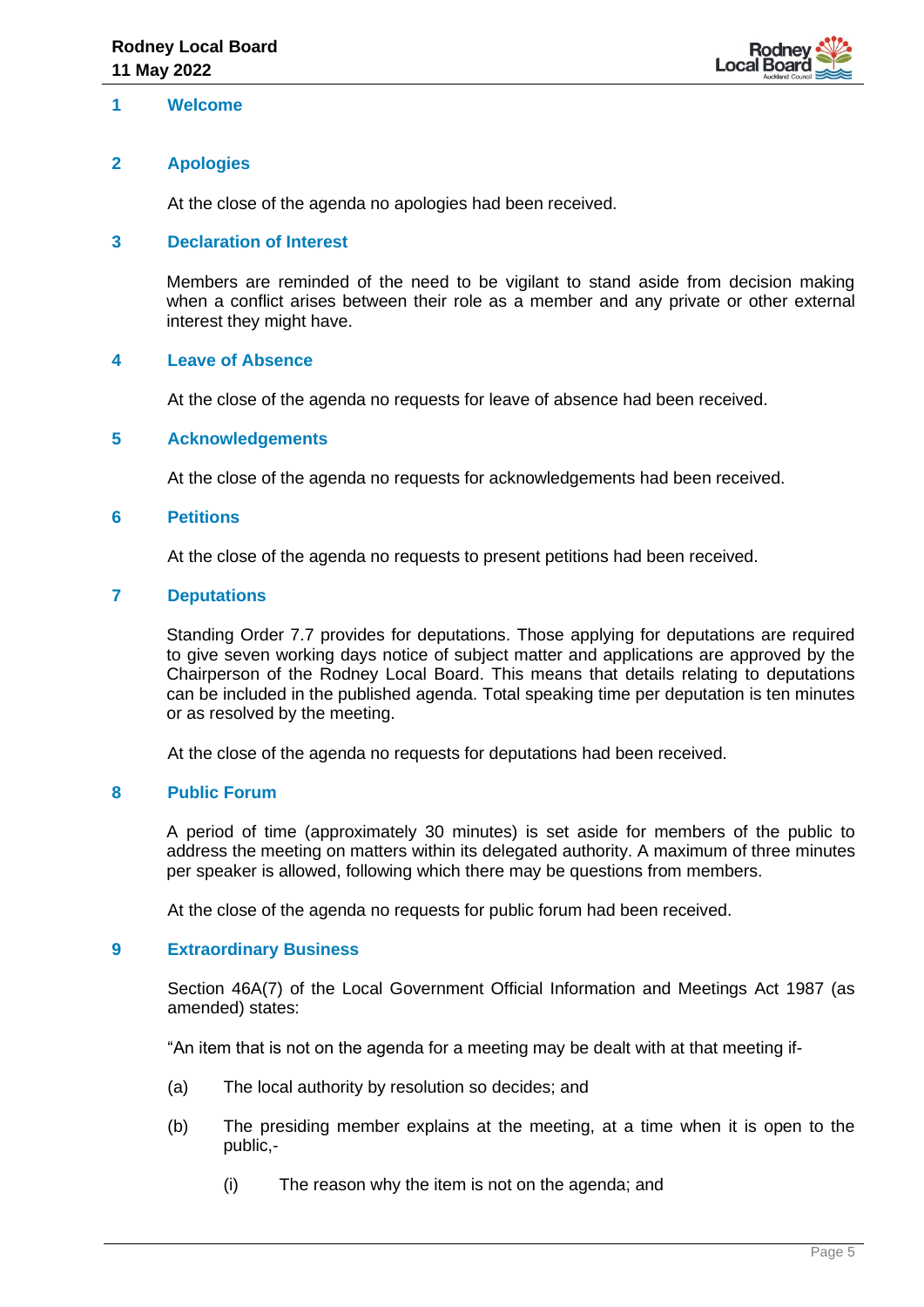

(ii) The reason why the discussion of the item cannot be delayed until a subsequent meeting."

Section 46A(7A) of the Local Government Official Information and Meetings Act 1987 (as amended) states:

"Where an item is not on the agenda for a meeting,-

- (a) That item may be discussed at that meeting if-
	- (i) That item is a minor matter relating to the general business of the local authority; and
	- (ii) the presiding member explains at the beginning of the meeting, at a time when it is open to the public, that the item will be discussed at the meeting; but
- (b) no resolution, decision or recommendation may be made in respect of that item except to refer that item to a subsequent meeting of the local authority for further discussion."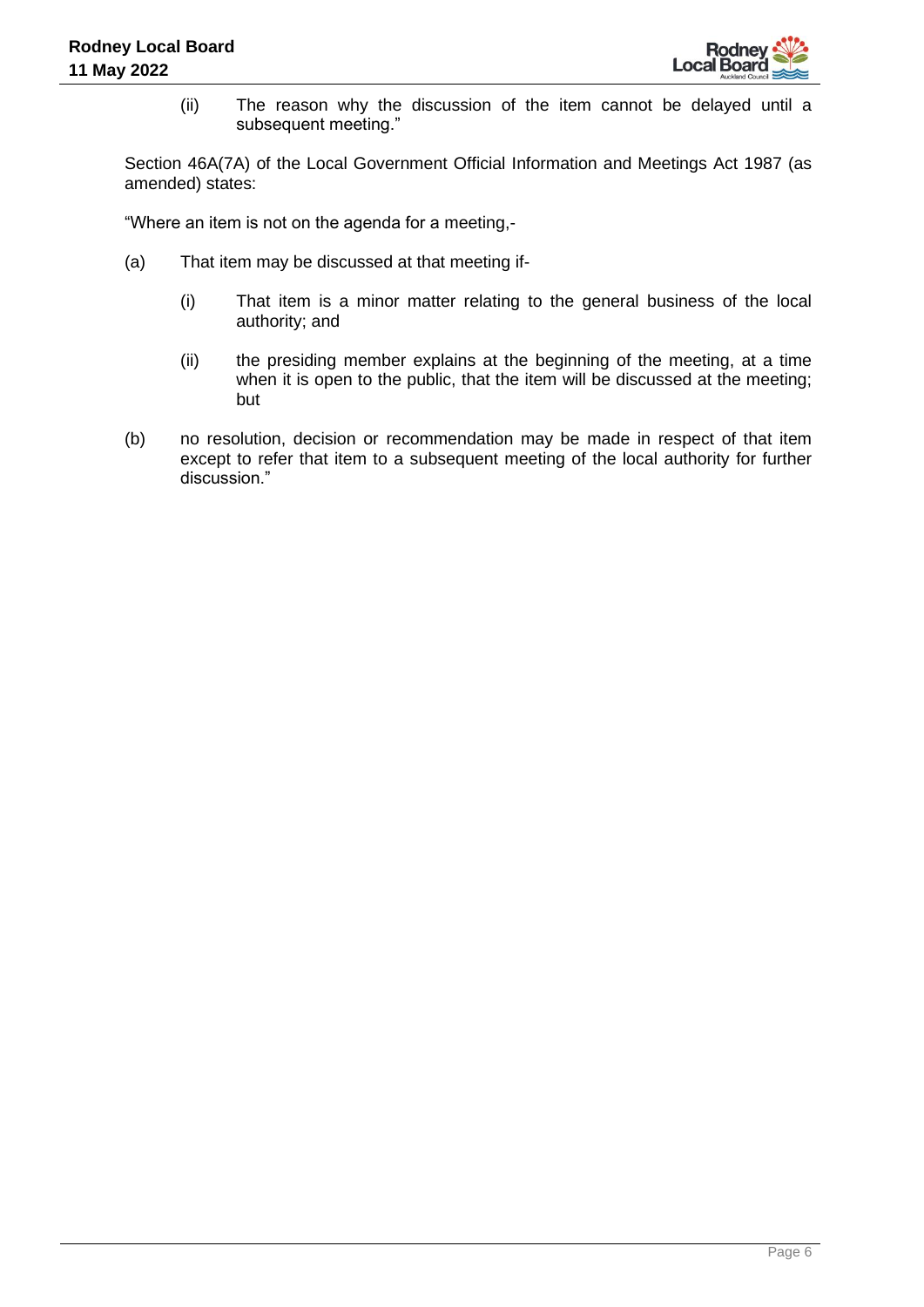

# <span id="page-6-0"></span>**Local board consultation feedback and input into Annual Budget 2022-2023**

**File No.:** CP2022/05825

## **Te take mō te pūrongo Purpose of the report**

- 1. To receive consultation feedback from the Rodney Local Board area on:
	- proposed priorities and activities for the Rodney Local Board Agreement 2022/2023
	- regional topics for the Annual Budget 2022/2023.
- 2. To recommend any local matters to the Governing Body, that they will need to consider or make decisions on in the Annual Budget 2022/2023 process.
- 3. To provide input on the proposed regional topics in the Annual Budget 2022/2023.

# **Whakarāpopototanga matua Executive summary**

- 4. Local board agreements set out annual funding priorities, activities, budgets, levels of service, performance measures and initiatives for each local board area. Local board agreements for 2022/2023 will be included in the council's Annual Budget 2022/2023.
- 5. Auckland Council publicly consulted from 28 February to 28 March 2022 to seek community views on the proposed Annual Budget 2022/2023. This included consultation on the Rodney Local Board's proposed priorities for 2022/2023 to be included in their local board agreement.
- 6. In total, Auckland Council received feedback 11,550 pieces of feedback in the consultation period. This feedback was received through:
	- written feedback 9,464 online or hard copy forms, emails or letters
	- in person 2,086 pieces of feedback through online Have Your Say events, or independently managed phone interviews. All events (except one which didn't have any attendees) were moved to an online platform or cancelled due to the red COVID-19 traffic light setting.
- 7. Of the 9,464 written submissions received in total across the region, 499 were from the Rodney Local Board area. Some submitters did not provide feedback to all the questions.
- 8. Four hundred and fifty-six (456) submissions from the Rodney Local Board area were received on the local board's priorities. Of those, 74 per cent of submitters either supported all or most priorities proposed by the Rodney Local Board.
- 9. Four hundred and seventy-nine (479) submissions from the Rodney Local Board area were received on the proposed Climate Action Targeted Rate showing a majority of submitters (56 per cent) supported the proposal.
- 10. Close to the majority of Rodney Local Board area submitters supported specific proposals in the budget, such as the proposal to manage ongoing spending (50 per cent of 417 submissions received) and prioritise operational spending (46 per cent of 395 submissions received) compared to those that did not support 29 per cent and 22 per cent respectively.
- 11. Four hundred and thirty-eight (438) submissions on the standardisation of waste management proposal were received for the Rodney Local Board area. Of those, 38 per cent of submitters supported the proposal to move to a rates funded system while 50 per cent of submitters did not support the proposal and preferred a pay-as-you-throw system.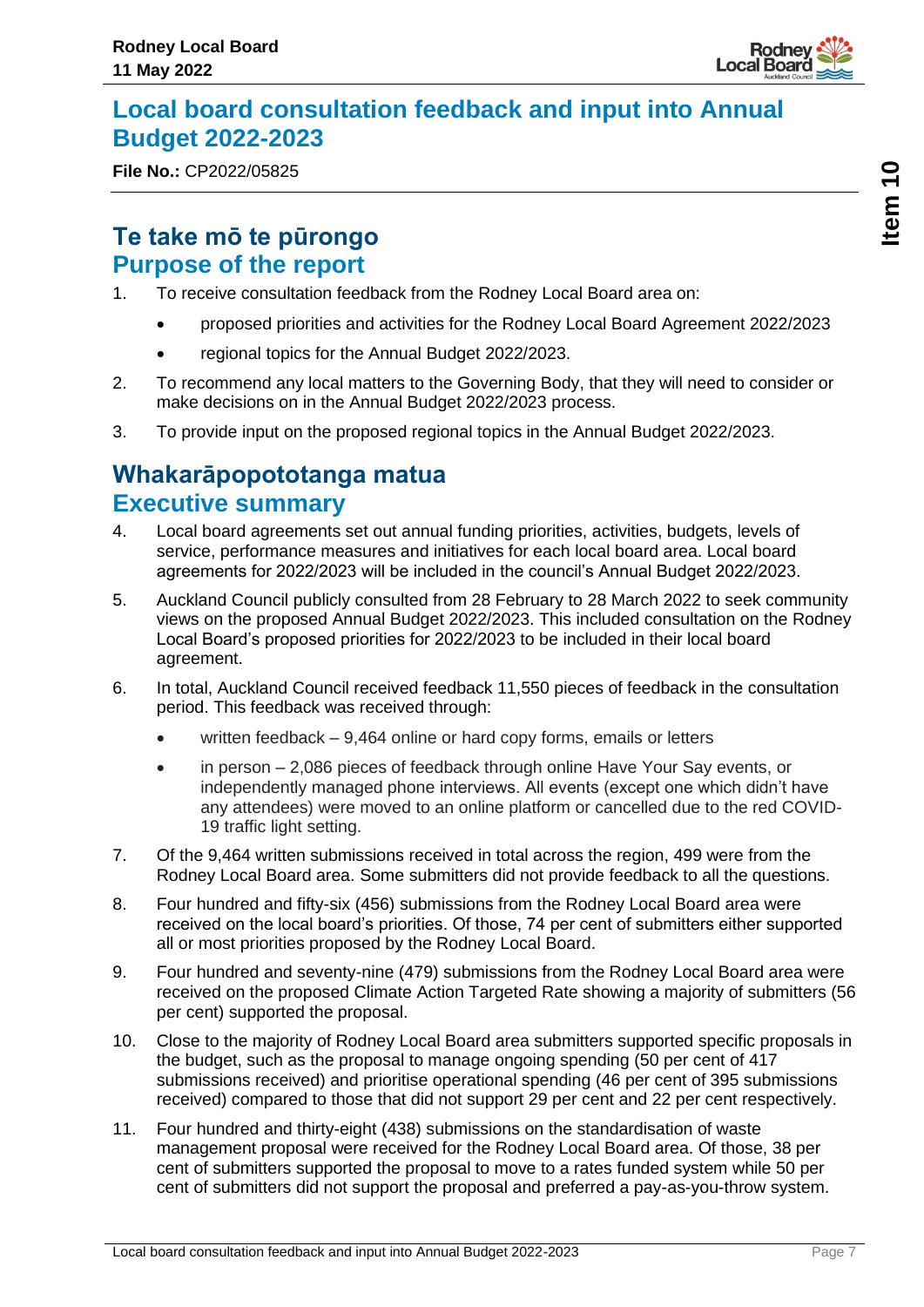

- 12. In the annual budget process there are financial matters where local boards provide recommendations to the Governing Body, for consideration or decision-making. This includes:
	- proposed locally driven initiative capital projects outside local boards' decision-making responsibility
	- release of local board specific reserve funds
	- any local board advocacy initiatives.

The Governing Body will consider these items as part of the annual budget decision-making process in June 2022.

13. Local boards have a statutory responsibility to provide input into regional strategies, policies, plans, and bylaws. This report provides an opportunity for the local board to provide input on council's proposed Annual Budget 2022/2023.

### **Ngā tūtohunga Recommendation/s**

That the Rodney Local Board:

- a) receive consultation feedback on the proposed Rodney Local Board priorities and activities for 2022/2023.
- b) receive consultation feedback on regional topics in the Annual Budget 2022/2023 from people and organisations based in the Rodney local board area.
- c) recommend that the Governing Body approves any proposed locally driven initiative capital projects, which are outside local boards' allocated decision-making responsibility.
- d) recommend the release of local board specific reserve funds to the Governing Body.
- e) provide input on regional topics in the proposed Annual Budget 2022/2023 to the Governing Body.
- f) provide its advocacy initiatives for the Annual Budget 2022/2023 to the Governing Body.

# **Horopaki Context**

- 14. Each financial year Auckland Council must have a local board agreement (as agreed between the Governing Body and the local board) for each local board area. The Rodney Local Board Agreement 2022/2023, sets out how the council will reflect the priorities in the Rodney Local Board Plan 2020 in respect to the local activities to be provided in the Rodney Local Board area and includes information relating to budgets, levels of service, and performance measures.
- 15. The local board agreements 2022/2023 will form part of the Auckland Council's Annual Budget 2022/2023.
- 16. Auckland Council publicly consulted from 28 February to 28 March 2022 to seek community views on the proposed Annual Budget 2022/2023, as well as local board priorities and proposed activities to be included in the Local Board Agreement 2022/2023.
- 17. Due to the impacts of the ongoing COVID-19 global pandemic, significant pressure has been placed upon the council's financial position. This has created significant flow on effects for the council's proposed Annual Budget 2022/2023.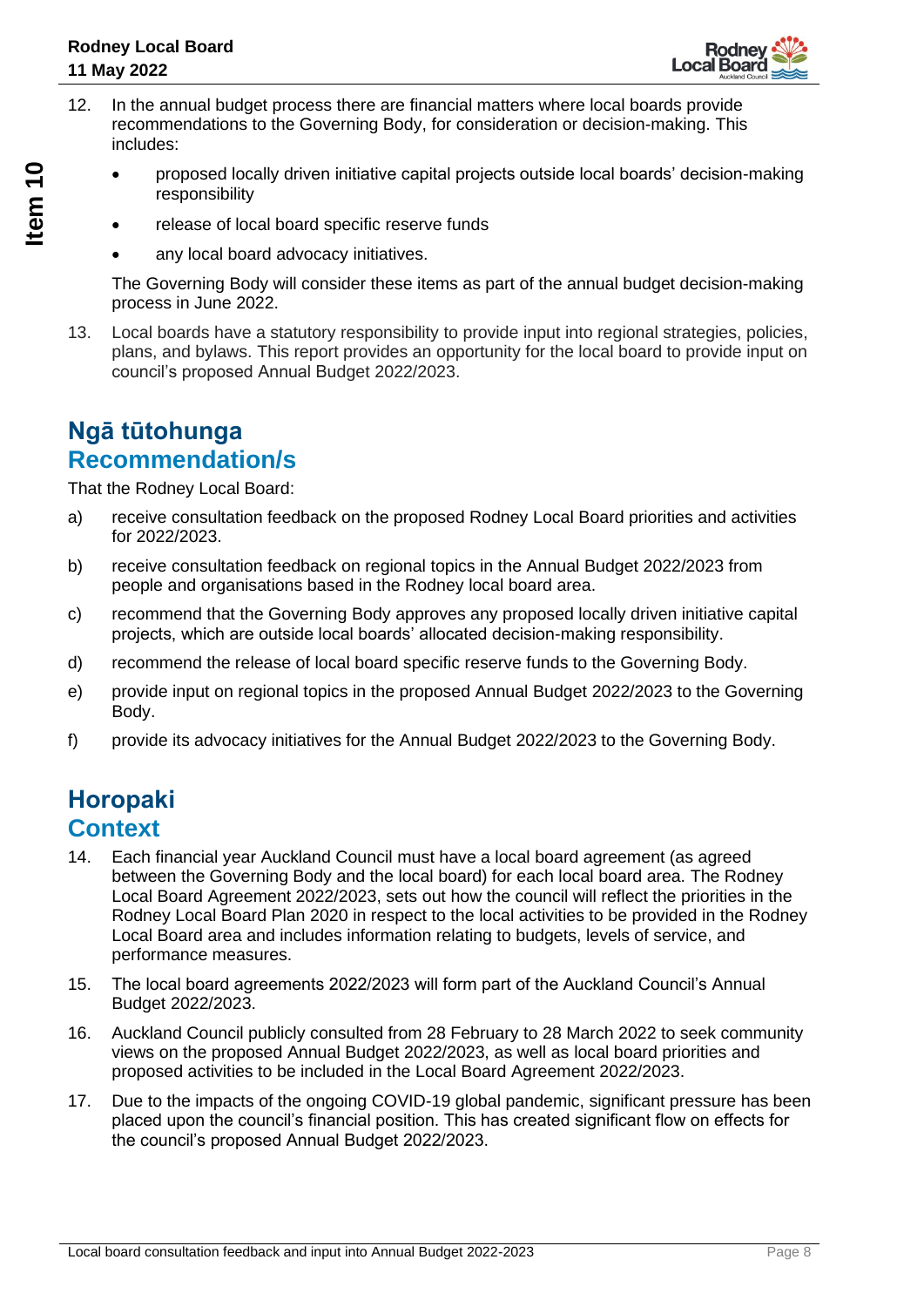

### **Tātaritanga me ngā tohutohu Analysis and advice**

- 18. This report includes analysis of consultation feedback, any local matters to be recommended to the Governing Body and seeks input on regional topics in the proposed Annual Budget 2022/2023.
- 19. The feedback submissions can be found in the following link:

<https://akhaveyoursay.aucklandcouncil.govt.nz/submissions-annual-budget-2022-2023>

#### **Consultation feedback overview**

- 20. As part of the public consultation Auckland Council used a variety of methods and channels to reach and engage a broad cross section of Aucklanders to gain their feedback and input into regional and local topics.
- 21. In total, Auckland Council received 11,550 pieces of feedback during the consultation period. This feedback was received through:
	- written feedback 9,464 online and hard copy forms, emails and letters
	- in person 2,086 pieces of feedback through online Have Your Say events, or independently managed phone interviews. All events (except one which didn't have any attendees) were moved to an online platform or cancelled due to the red COVID-19 traffic light setting.
- 22. Of the 9,464 written submissions received in total across the region, 499 were from the Rodney Local Board area.

#### **Information on submitters**

- 23. The tables and graphs below indicate the demographic categories people identified with. This information only relates to those submitters who provided demographic information.
- 24. The information in Graph 1 below shows the distribution of submissions from individuals and organisations in the Rodney Local Board area by feedback method:



#### **Graph 1. Number of submitters by feedback method**

25. The information in Graph 2 below shows the number of submissions from individuals and organisations in the Rodney Local Board area:



**Graph 2. Number of submissions from individuals and organisations**  26. The nine organisations that provided submissions were: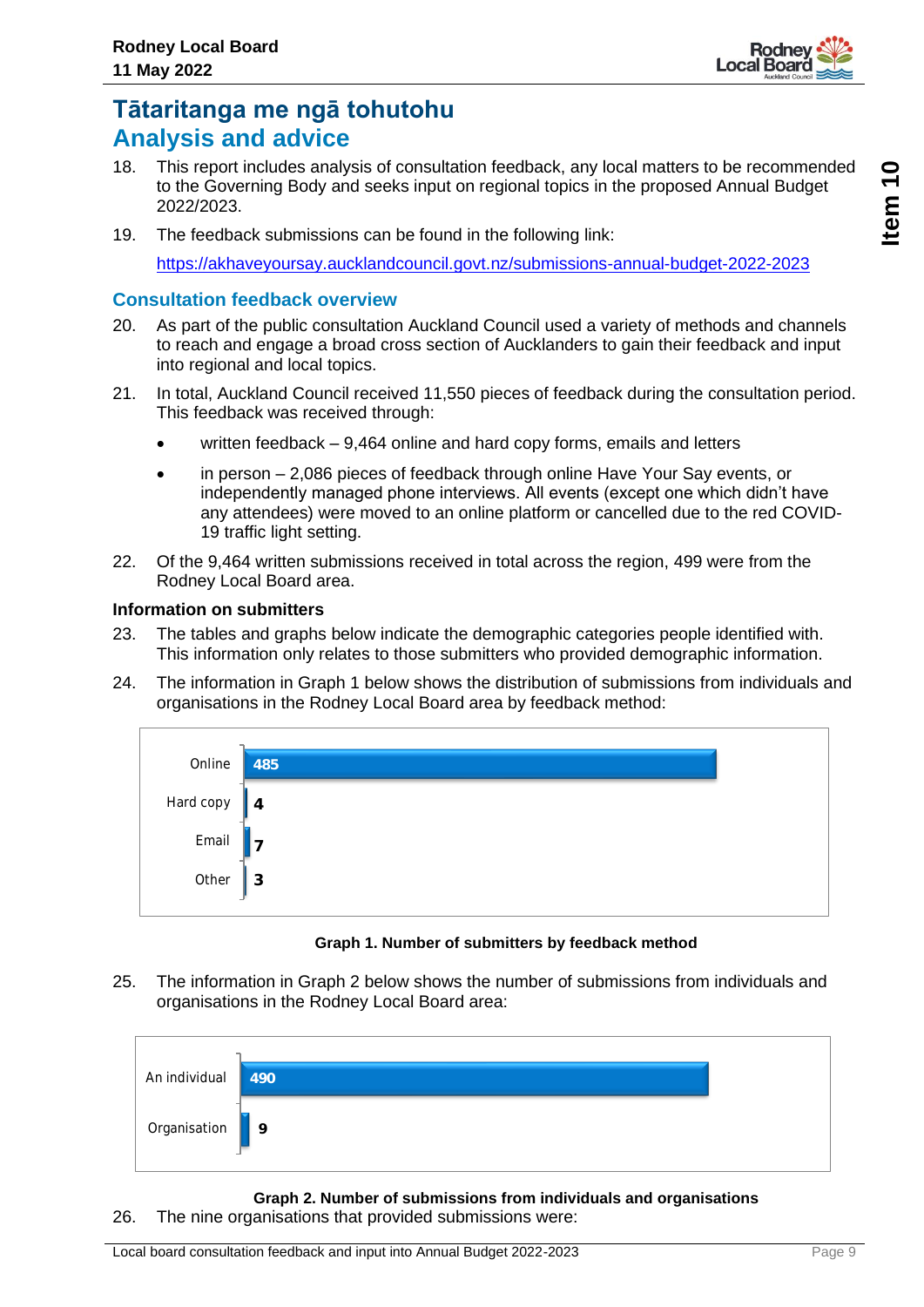

- Marine Deals Limited
- Ninja Kiwi
- Matakana School
- Sandspit Residents and Ratepayers Association
- The Northern Action Group Incorporated
- Fight the Tip: Tiaki te Whenua Incorportaed
- Kumeu Arts
- Matakana Coast Trail Trust
- Warkworth Area Liaison Group.
- 27. Graphs 3 and 4 below provide an overview of demographic categories individuals identified with. This information only relates to those Rodney Local Board submitters who provided demographic information:



**Graph 3. Age and Gender**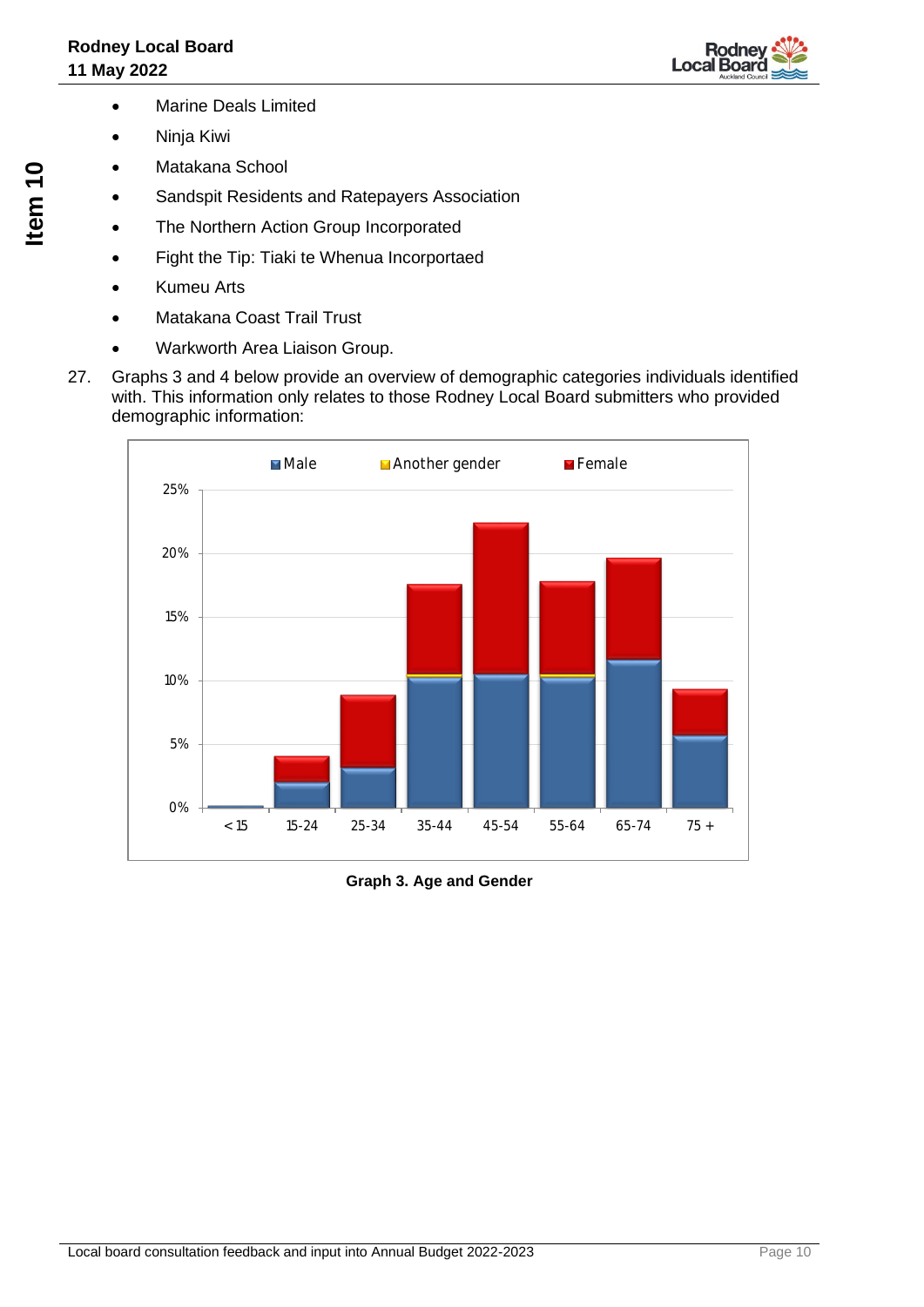



**Graph 4. Ethnicity**

### **Feedback received on the Rodney Local Board's priorities for 2022/2023**

28. The Rodney Local Board consulted on the following priorities for 2022/2023:

- continue to deliver upgrades to our village and town centres, including town centre planting, furniture maintenance, and uplifting shared open spaces
- progress maintenance, upgrades and construction of key community facilities, including the new playground in Dida Park Drive, Huapai, the optimisation of Riverhead War Memorial Park, the Goodall Reserve skate park rebuild, the new central park development in Milldale, and the renewal of the larger assets in Wellsford Centennial Park
- continue to improve our freshwater ecosystems through riparian fencing and planting to reduce sediment
- improve our local biodiversity and natural environment by eradicating pests, and carrying out restoration work
- continue to progress the outcomes identified in the Green Road Master Plan, particularly park maintenance and concept planning.
- 29. Four hundred and fifty-six (456) submissions from the Rodney Local Board area were received on the local board's priorities for 2022/2023. Of those, 74 per cent of submitters either supported all or most priorities proposed by the Rodney Local Board.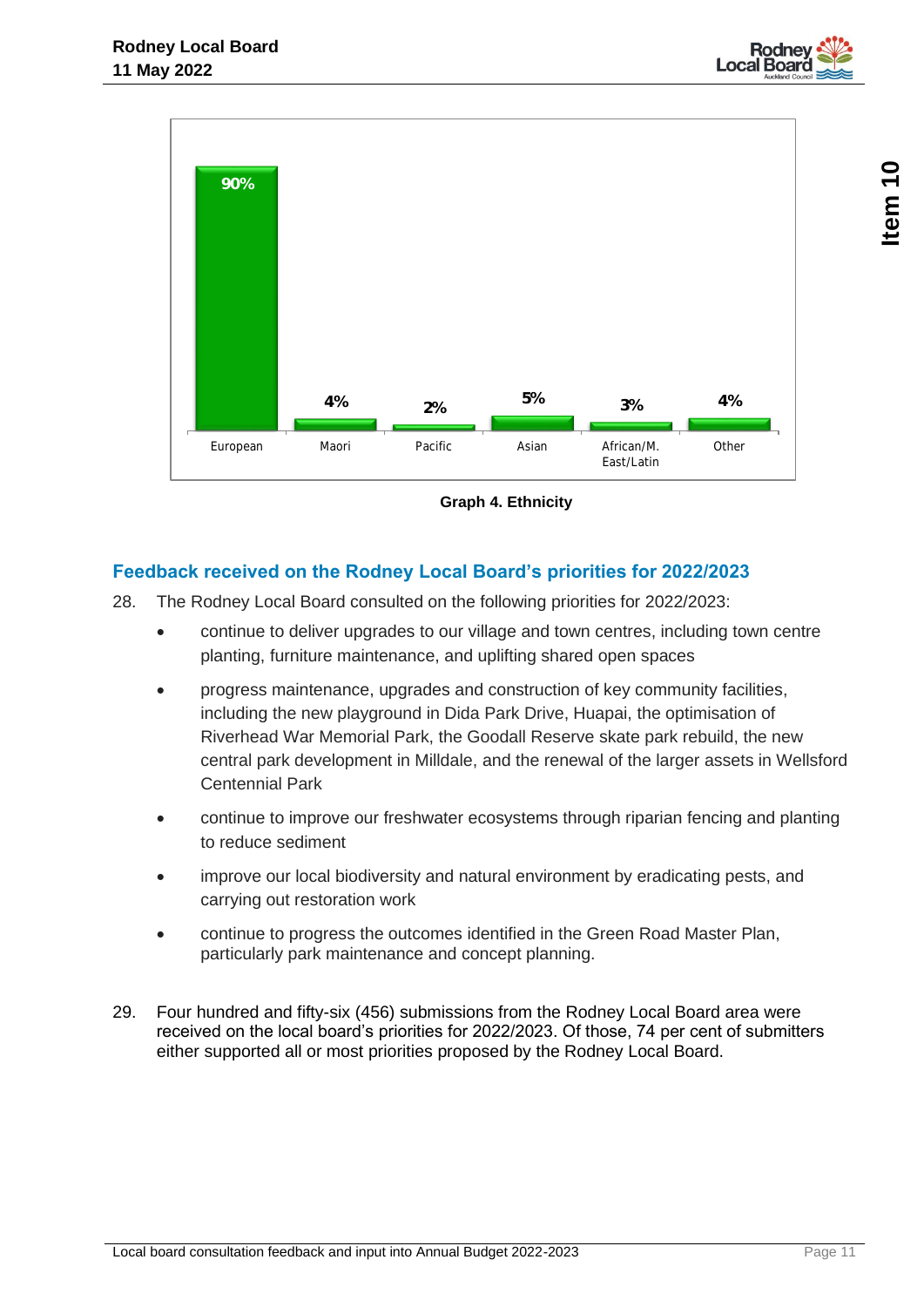



**Graph 5. Rodney Local Board area submissions on local board priorities** 

30. Consultation feedback on local board priorities will be considered by the local board when approving their local board agreement on 22 June 2022.

#### **Key themes**

- 31. The analysis of comments provided by submitters on the local board priorities had no clear themes however a few repeated comments have been noted:
	- Environmental projects: support for environmental projects, especially improving freshwater ecosystems and eradicating pests
	- Town centre improvements: some support was received in regards to the proposed town centre improvements. However, the timing and appropriateness of these projects due to the current financial circumstances was questioned
	- Community facilities: only a few comments were received in regards to the proposed works on community facilities.

#### **Feedback on other local topics**

- 32. Two key themes across feedback received on other local topics included:
	- cycling and walking infrastructure: significant support for received for increased walking and cycling infrastructure, largely focussed on the Matakana Coast Trail
	- road sealing and maintenance: support for more road sealing and to address the associated safety concerns.

#### **Overview of feedback received on regional topics in the Annual Budget 2022/2023 from the Rodney Local Board area**

- 33. The proposed Annual Budget 2022/2023 sets out Auckland Council's priorities and how to pay for them. Consultation on the proposed annual budget asked submitters to respond to four key questions on:
	- 1. Climate.
	- 2. Budget Pressures.
	- 3. Operating Spending Prioritisation.
	- 4. Waste Service Standardisation.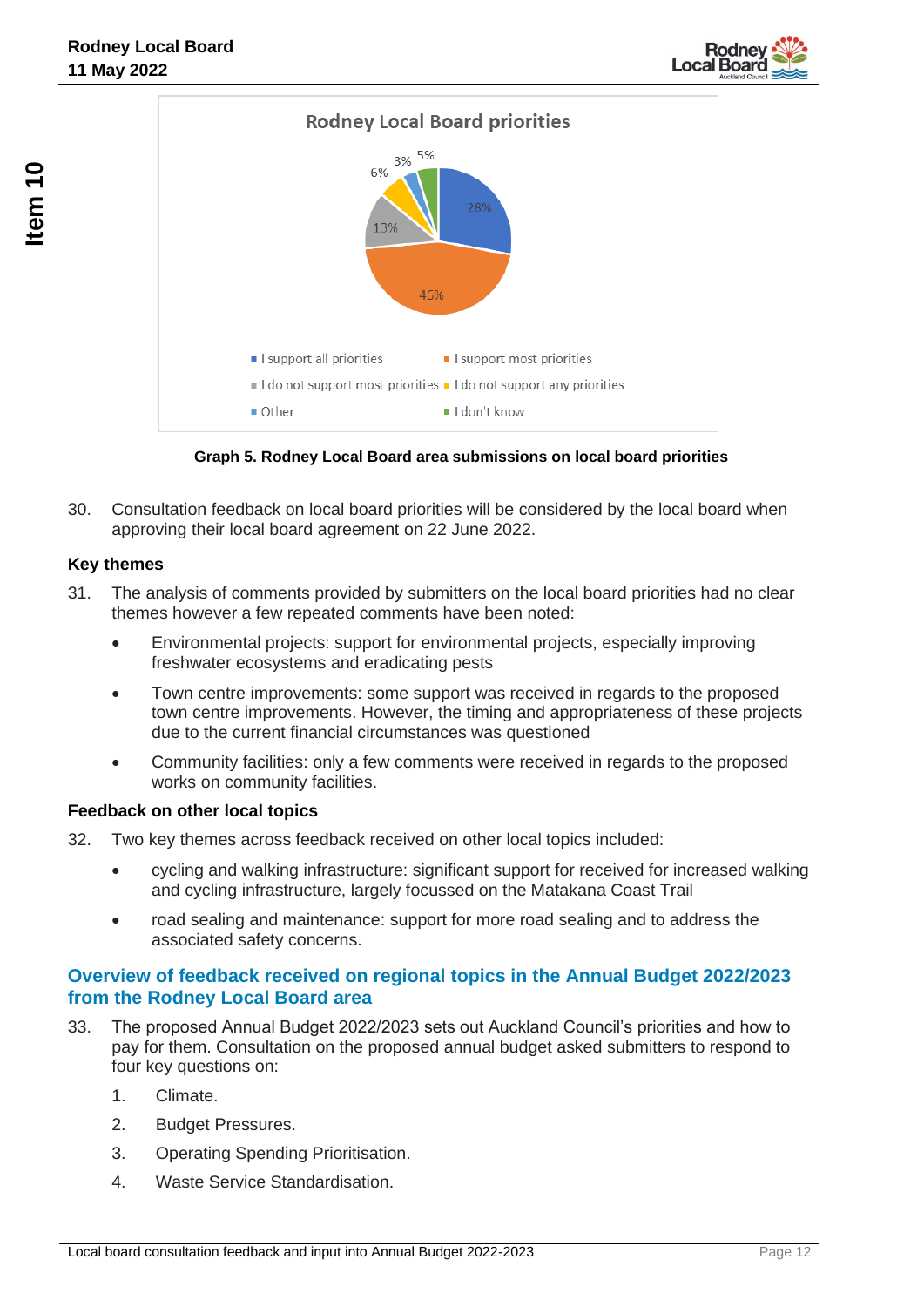

34. The submissions received from the Rodney Local Board area on these key issues are summarised below, along with an overview of any other areas of feedback on regional proposals with a local impact.

#### **Key Question 1: Climate**

- 35. Aucklanders were asked about a proposed climate action package which will be funded by a targeted rate. The climate action package includes investments in low-carbon public transport, active walking and cycling networks; and urban ngahere (forest) canopy cover.
- 36. This is proposed to be funded through \$574 million from a targeted rate over the next 10 years as well additional government co-funding.
- 37. Four hundred and seventy-nine (479) submissions from the Rodney Local Board area were received on the proposed Climate Action Targeted Rate showing a majority of submitters (56 per cent) supported the proposal.



38. Graph 6 below provides an overview of the responses from the Rodney Local Board area.

**Graph 6. Climate Action Targeted Rate Rodney responses** 

#### **Key themes**

39. Key themes of note across the feedback received included:

- of the 221 comments in support of the Climate Action Targeted Rate more than half spoke to the need to urgently take action on climate change
- apart from a call to action, the most prominent theme that emerged from those in support of the targeted rate was for increasing provision for walking and cycling, with two thirds of these submissions referencing the Matakana Coast Trail
- amongst those that did not support the Climate Action Targeted Rate, the most stated reasons were that either they felt it was too expensive/potentially unaffordable or that they felt they would not benefit from services delivered by the proposed targeted rate in Rodney.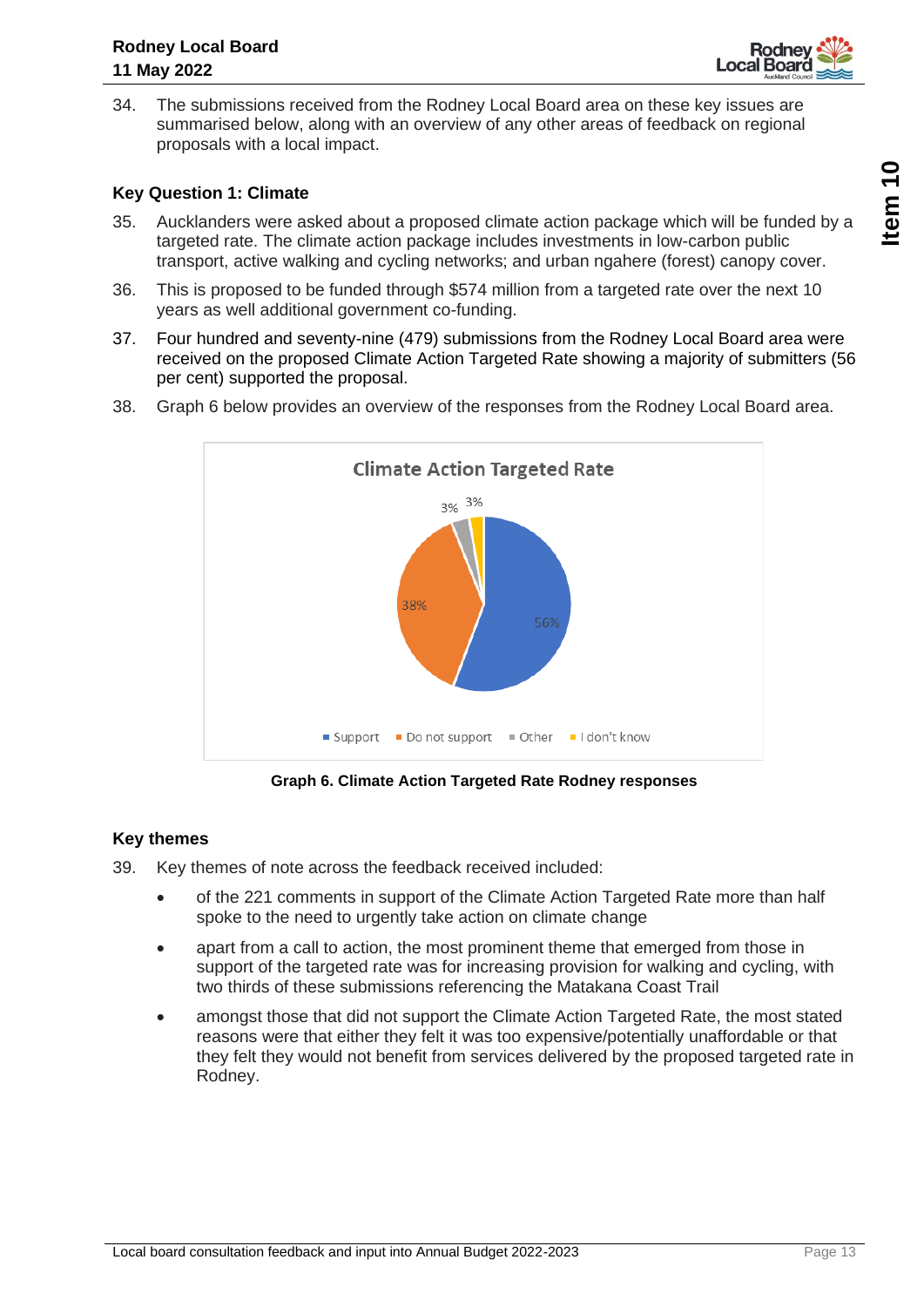

#### **Key Question 2: Budget Pressures**

- 40. Aucklanders were asked about a range of levers proposed to manage on-going budget pressures. Council are forecasting a budget shortfall of \$85 million for 2022/2023 compared to what was budgeted for in the 10-year Budget 2021-2031. This is due to on-going impacts of COVID-19 on revenue and growing inflationary pressure.
- 41. A range of levers are proposed to manage the budget pressures including:
	- using the Government's Better Off support package funding
	- changing the timing of some capital spending
	- implementing cost reductions in the form of efficiency savings and a potential reduction in some services
	- keeping the previously agreed general rates increase of 3.5 per cent for 2022/2023
	- continuing work on the sale or long-term lease of non-strategic assets as required.
- 42. Fifty per cent of submitters from the Rodney Local Board supported the proposal to manage ongoing spending compared to 29 per cent that did not support.
- 43. Graph 7 below provides an overview of the responses from the Rodney Local Board area.





#### **Key themes**

- 44. Key themes of note across the feedback received included:
	- across both those that support and do not support the proposal to keep the general rates increase of 3.5 per cent for 2022/23 concern was expressed about the already high cost of living
	- in regards to the proposed efficiency savings and potential reduction in some services, feedback focussed on the need for this to be done internally within Auckland Council through staffing structures, more cost efficient work practices and less wasteful spending
	- relatively few comments were received in relation to the other proposed levers.
- 45. Since consultation, further reduction in revenue caused by the COVID-19 omicron outbreak and rising interest and inflation costs has compounded budget pressures.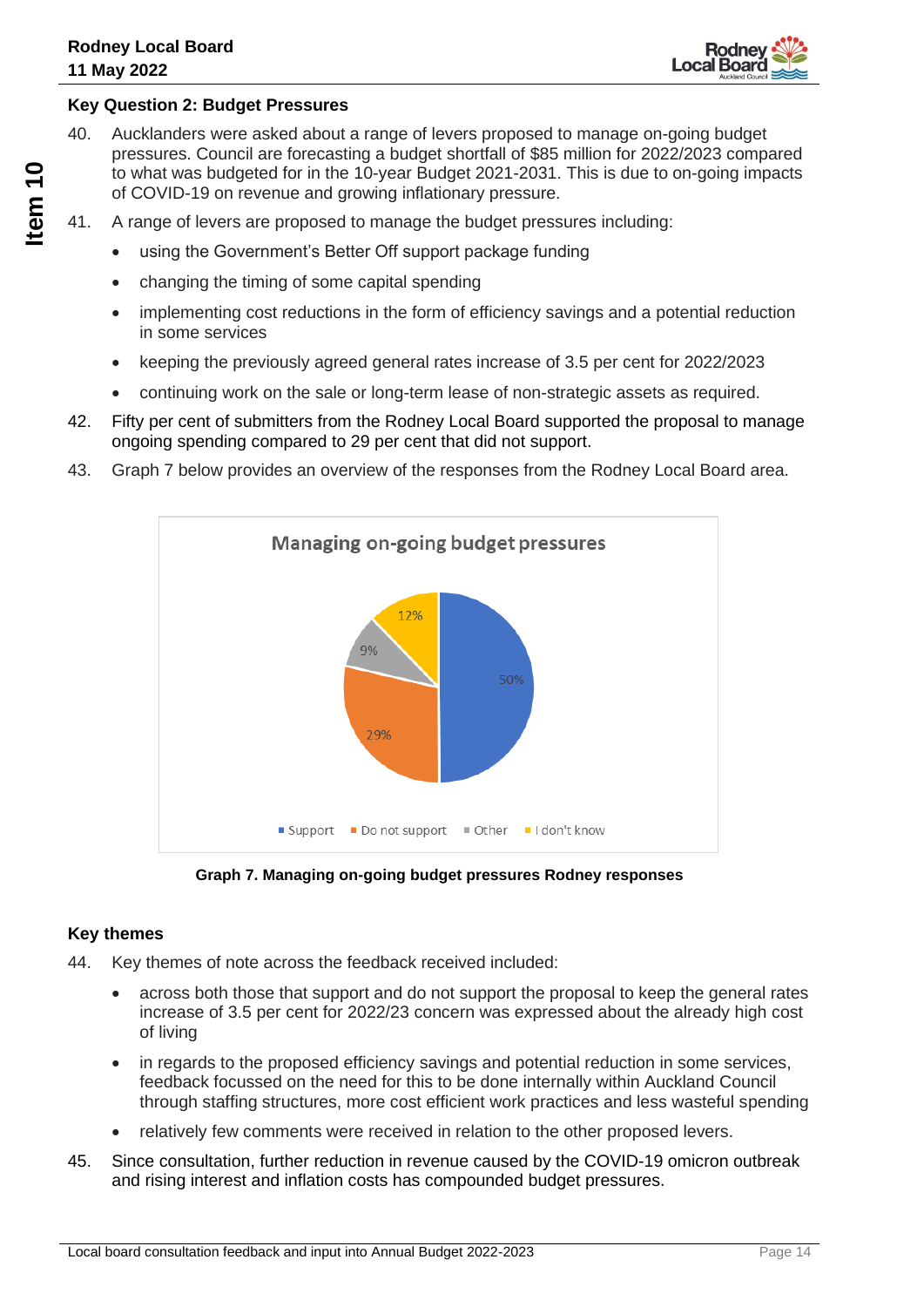

#### **Key Question 3: Operating Spending Prioritisation**

- 46. Aucklanders were asked to provide feedback on a proposal that would see council prioritise operating spending to help manage on-going budget pressures. A set of criteria to be used when making decisions about cost reductions, including those that could reduce, stop or change some services, was proposed.
- 47. The proposal involves implementing \$15 million of additional permanent cost reductions in the form of efficiency saving and low-priority service reductions across the group in 2023/2024, growing to \$30 million per annum from 2024/2025 onwards.
- 48. Forty six per cent of submitters in the Rodney Local Board area supported the proposal to prioritise operational spending compared to 22 per cent that did not support.
- 49. Graph 8 below provides an overview of the responses from the Rodney Local Board area.



**Graph 8. Prioritising operating spending Rodney responses** 

#### **Key themes**

- 50. Key themes of note across the feedback received included:
	- for both those that supported and did not support felt that the proposal was too broad and lacking in detail
	- some of those that supported the proposal to prioritise operating spending felt that the community should play more of a role in defining what are the priorities and essential services
	- as with the budget pressures question, submitters commented that more should be done to prevent wasteful spending within Auckland Council.

#### **Key Question 4: Waste Service Standardisation**

- 51. Aucklanders were asked about a proposal to standardise waste services and charges across Auckland. The proposal would involve a move to a region-wide rates funded refuse collection service and see a choice of three bin sizes (with different pricing for each) to accommodate different household needs.
- 52. Auckland Council are also proposing to include standardising which properties can opt-out of waste management services and charges across Auckland.
- 53. Four hundred and thirty-eight (438) submissions on the standardisation of waste management proposal were received for the Rodney Local Board area. Of those, 38 per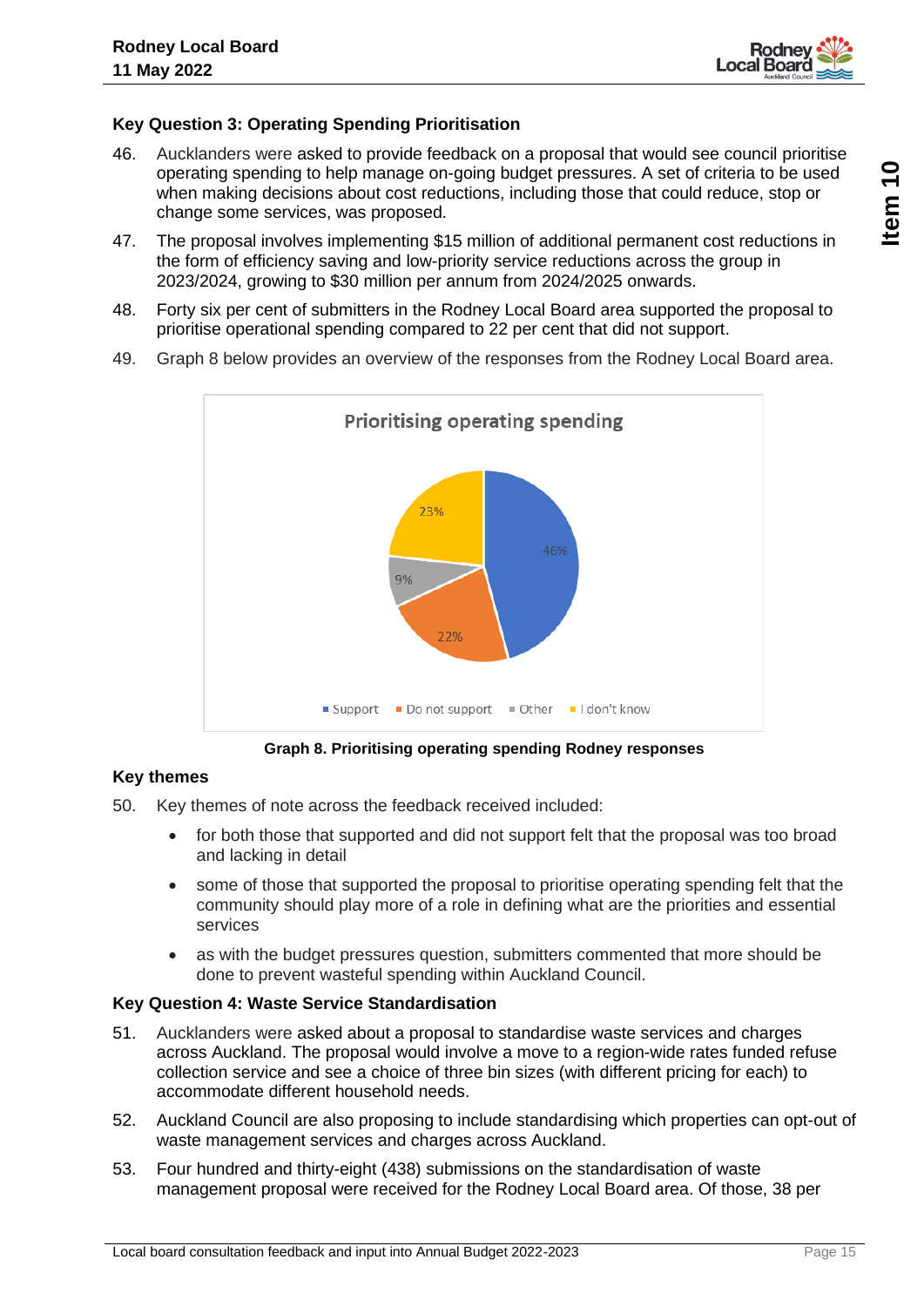

cent of submitters supported the proposal to move to a rates funded system while 50 per cent of submitters did not support the proposal and preferred a pay-as-you-throw system.

54. Graph 9 and table 1 below provide an overview of the responses from the Rodney Local Board area.



**Graph 9. Standardising Waste Management Rodney responses** 

| <b>Proposal</b>                                                                                                        | <b>Support</b> | <b>Do Not</b><br><b>Support</b> | <b>Other</b> | I don't know |
|------------------------------------------------------------------------------------------------------------------------|----------------|---------------------------------|--------------|--------------|
| Standardise the opt-<br>out rules for<br>residential multi-unit<br>developments                                        | 43.5%          | 22.6%                           | 2.8%         | 31%          |
| Standardise the opt-<br>out rules for<br>residential and<br>lifestyle properties<br>with between two<br>and nine units | 41%            | 23%                             | 2.6%         | 33%          |
| Standardise the opt-<br>out rules for non-<br>residential<br>properties                                                | 43%            | 23%                             | 2.6%         | 31%          |
| Apply a minimum<br>base charge to<br>every separately<br>used or inhabited<br>part of a property                       | 28%            | 43%                             | 1.9%         | 27%          |

#### **Table 1. Standardising Waste Management Rodney responses opt-out**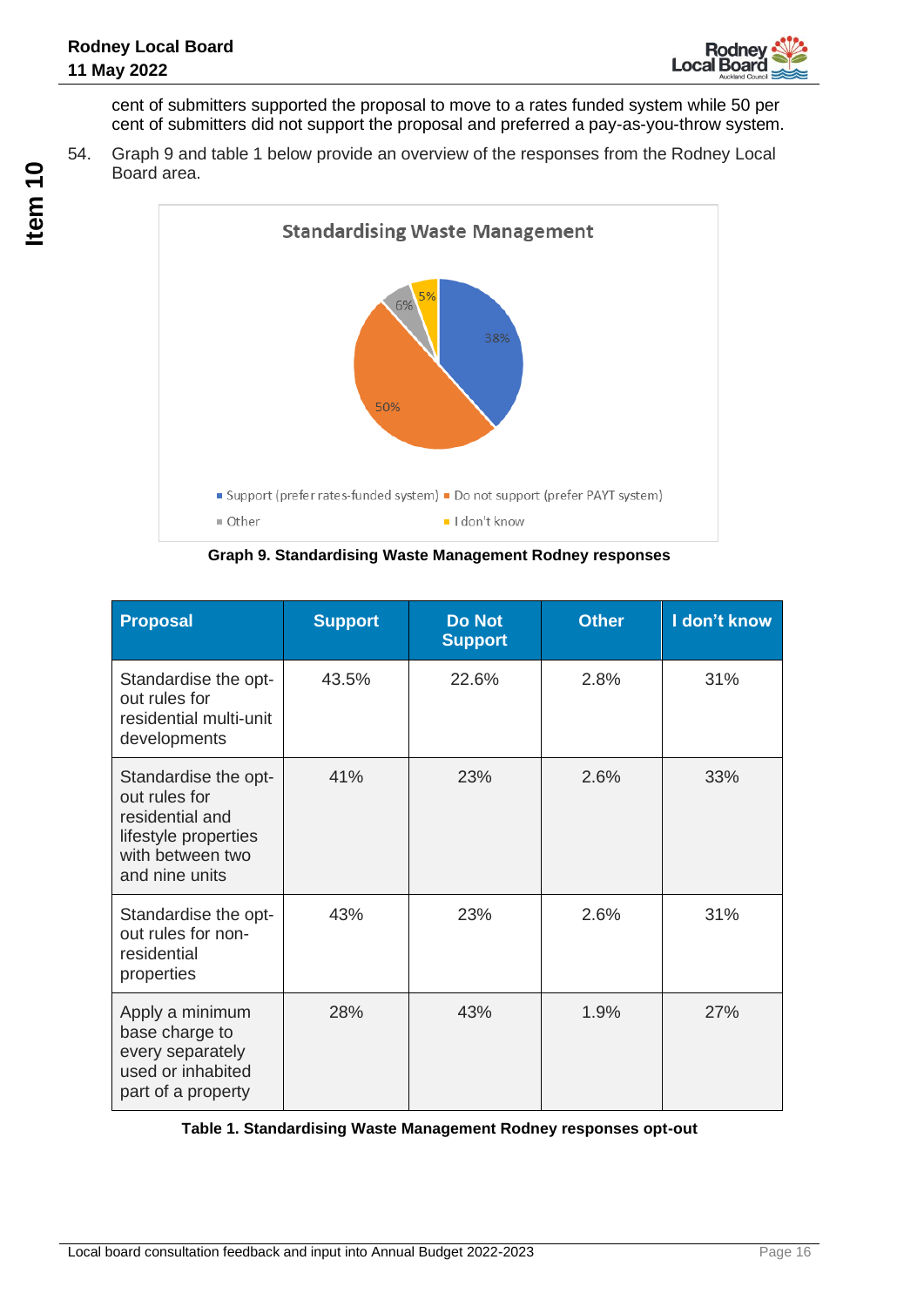

#### **Key themes**

- 55. Key themes of note across the feedback received included:
	- supporters for the standardisation of waste management felt that the proposal was fair and equitable
	- those that did not support standardising waste management felt that it would remove the incentive to reduce waste and would be unfair on those that already produce less waste
	- very few comments were received in relation to question 4B on opt-out rules.

#### **Other feedback**

- 56. Aucklanders were asked what is important to them and if they had any feedback on any other issues.
	- local board decision-making over local community services
	- Tūpuna Maunga Authority Operational Plan 2022/2023
	- changes to fees and charges.

#### **Recommendations on local matters**

- 57. This report allows the local board to recommend local matters to the Governing Body for consideration as part of the annual budget process, in June 2022. This includes:
	- proposed locally driven initiative capital projects outside local boards' decision-making responsibility
	- release of local board specific reserve funds.
	- local advocacy initiatives.

#### **Funding for Locally Driven Initiatives**

- 58. Local boards are allocated funding for locally driven initiatives (LDI) annually, to spend on local projects or programmes that are important to their communities. Local boards have decision-making over the LDI funds but need approval from the Governing Body where:
	- operational LDI funding is to be converted into capital LDI funding.
	- the release of local board specific reserve funds is requested, which are being held by the council for a specific purpose.
	- a LDI capital project exceeds \$1 million.
- 59. These conditions do not apply to the Rodney Local Board for the 2022/2023 financial year.

#### **Local board advocacy**

- 60. Local boards are requested to provide approved advocacy initiatives which considers the consultation feedback above. This allows the Finance and Performance Committee to consider these advocacy items when making recommendations on the Annual Budget 2022/2023 to the Governing Body in June.
- 61. The advocacy initiatives approved by the local board will be included as an appendix to the Local Board Agreement2022/2023.

#### **Local board input on regional topics in the Annual Budget 2022-2023**

62. Local boards have a statutory responsibility for identifying and communicating the interests and preferences of the people in its local board area in relation to Auckland Council's strategies, policies, plans, and bylaws, and any proposed changes to be made to them. This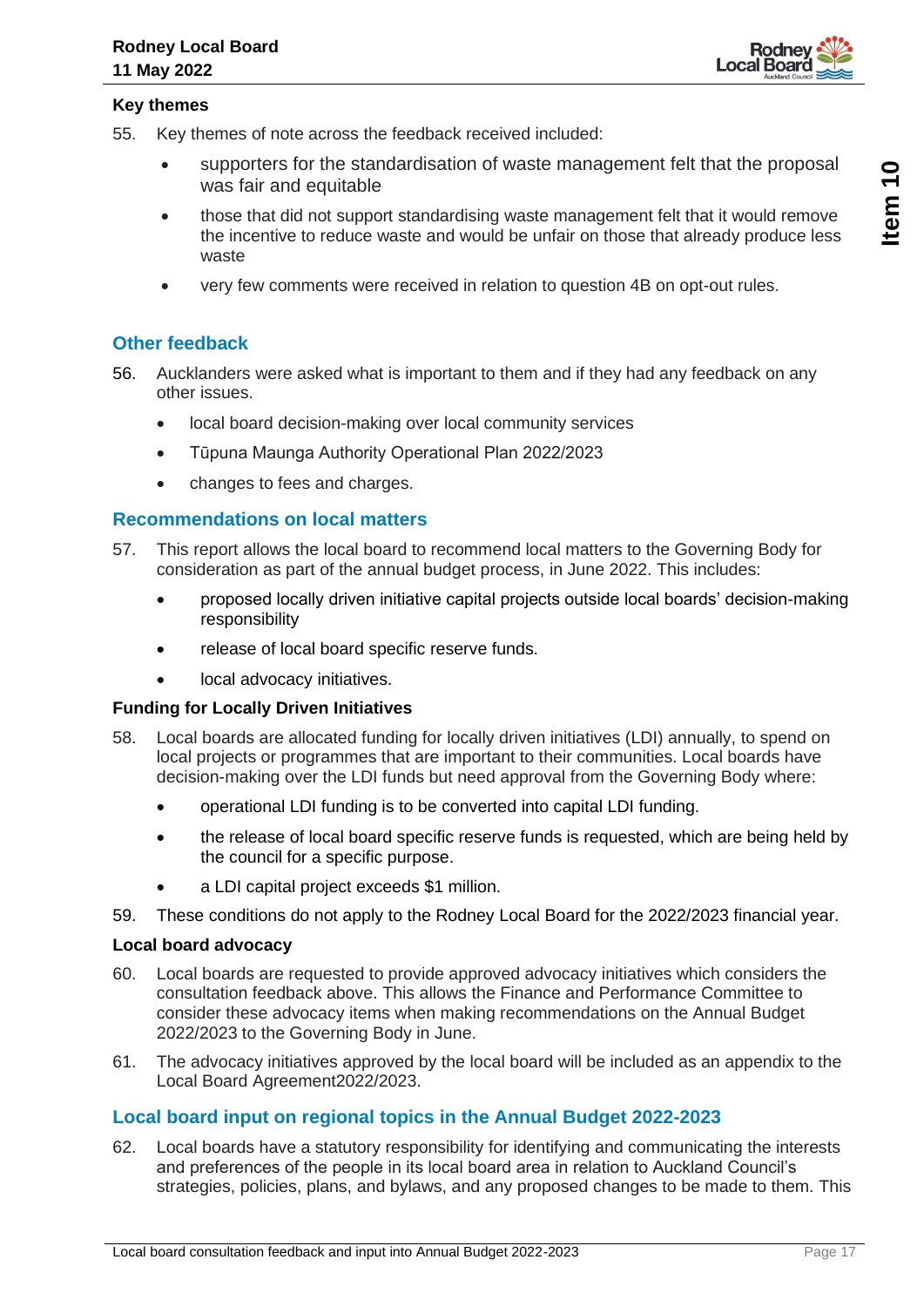

report provides an opportunity for the local board to provide input on council's proposed Annual Budget 2022/2023.

### **Tauākī whakaaweawe āhuarangi Climate impact statement**

- 63. The decisions recommended in this report are part of the Annual Budget 2022/2023 and local board agreement process to approve funding and expenditure over the next year.
- 64. Projects allocated funding through this annual budget process will all have varying levels of potential climate impact associated with them. The climate impacts of projects Auckland Council chooses to progress, are all assessed carefully as part of council's rigorous reporting requirements.

### **Ngā whakaaweawe me ngā tirohanga a te rōpū Kaunihera Council group impacts and views**

65. The Annual Budget 2022/2023 is an Auckland Council Group document and will include budgets at a consolidated group level. Consultation items and updates to budgets to reflect decisions and new information may include items from across the group.

### **Ngā whakaaweawe ā-rohe me ngā tirohanga a te poari ā-rohe Local impacts and local board views**

- 66. The local board's decisions and feedback are being sought in this report. The local board has a statutory role in providing its feedback on regional plans.
- 67. Local boards play an important role in the development of the council's annual budget. Local board agreements form part of the annual budget.

### **Tauākī whakaaweawe Māori Māori impact statement**

- 68. Many local board decisions are of importance to and impact on Māori. Local board agreements and the annual budget are important tools that enable and can demonstrate the council's responsiveness to Māori.
- 69. Local board plans, developed in 2020 through engagement with the community including Māori, form the basis of local board area priorities. There is a need to continue to build relationships between local boards and iwi, and the wider Māori community.
- 70. Analysis provided of consultation feedback received on the proposed annual budget includes submissions made by mana whenua and the wider Māori community who have interests in the rohe/local board area.
- 71. Ongoing conversations between local boards and Māori will assist to understand each other's priorities and issues. This in turn can influence and encourage Māori participation in the council's decision-making processes.
- 72. Some projects approved for funding could have discernible impacts on Māori. The potential impacts on Māori, as part of any project progressed by Auckland Council, will be assessed appropriately and accordingly as part of relevant reporting requirements.
- 73. The Rodney Local Board did not receive any submissions directly from mana whenua or matawaaka.